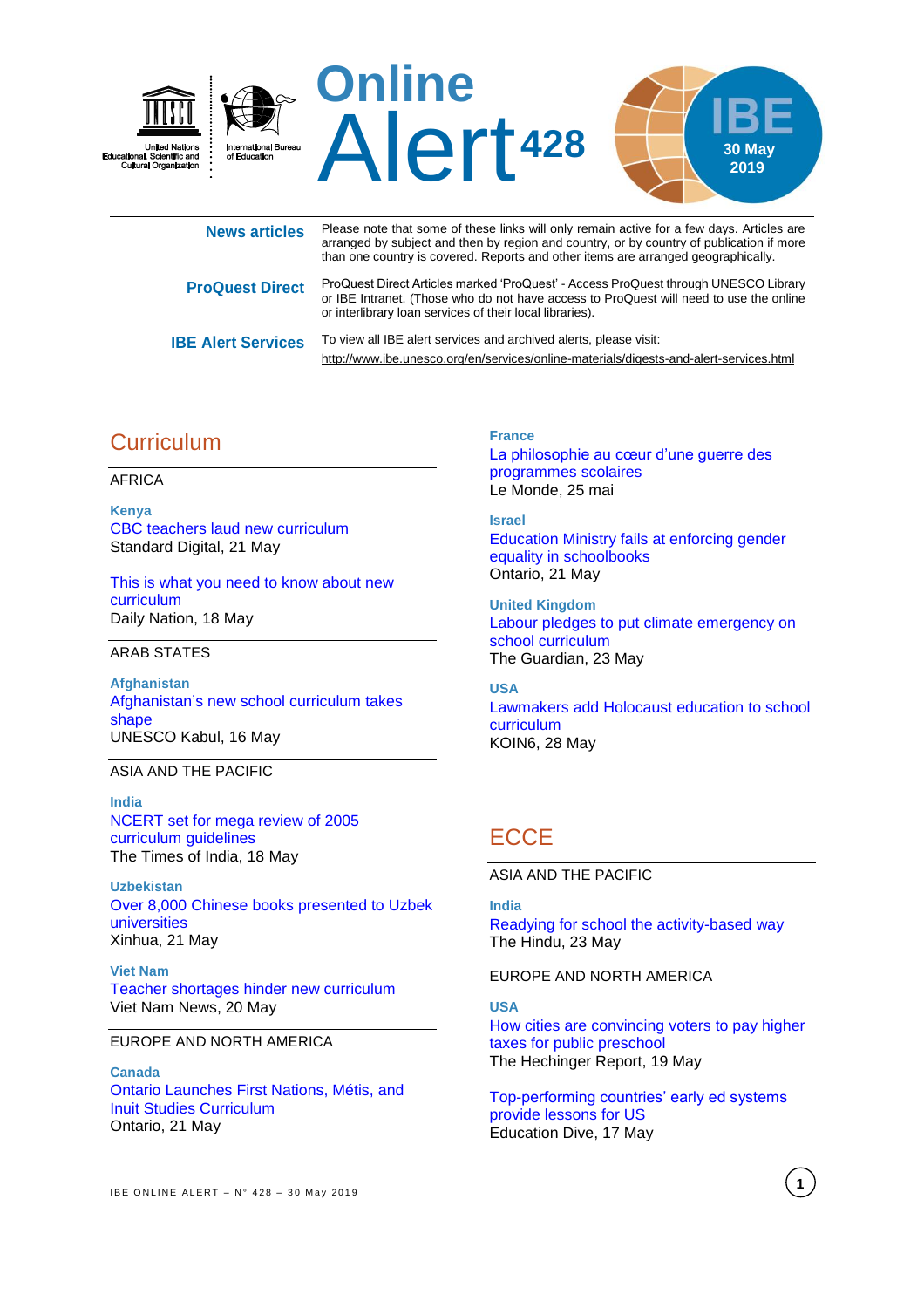# Education in emergencies

### AFRICA

**South Sudan** [Building Peace through Education in South](http://www.educationcannotwait.org/building-peace-through-education-in-south-sudan/)  **[Sudan](http://www.educationcannotwait.org/building-peace-through-education-in-south-sudan/)** Education Cannot Wait, 13 May

ARAB STATES

## **Iraq**

[Iraq restores Rare Books Stolen by ISIS](https://www.albawaba.com/editors-choice/iraq-restores-rare-books-stolen-isis-1286166) albawaba, 15 May

INTERNATIONAL

[Healing and Recovery through Education in](http://www.educationcannotwait.org/mental-health-2/)  **[Emergencies](http://www.educationcannotwait.org/mental-health-2/)** Education Cannot Wait, 22 May

# Education reform

LATIN AMERICA AND THE CARIBBEAN

**Mexico** [New education reform in effect; teacher](https://mexiconewsdaily.com/news/new-education-reform-in-effect/)  [evaluations come to an end](https://mexiconewsdaily.com/news/new-education-reform-in-effect/) Mexico News Daily, 16 May

# Education system

### LATIN AMERICA AND THE CARIBBEAN

**Ecuador**

[Ensuring the right to education of people on](http://www.unesco.org/new/en/santiago/education/inclusive-education/news/ensuring-the-right-to-education-of-people-on-the-move-unesco-provides-technical-support-for-ecuadors-national-strategy/)  [the move: UNESCO provides technical support](http://www.unesco.org/new/en/santiago/education/inclusive-education/news/ensuring-the-right-to-education-of-people-on-the-move-unesco-provides-technical-support-for-ecuadors-national-strategy/)  [for Ecuador's national strategy](http://www.unesco.org/new/en/santiago/education/inclusive-education/news/ensuring-the-right-to-education-of-people-on-the-move-unesco-provides-technical-support-for-ecuadors-national-strategy/)  UNESCO, 24 May [Spanish](http://www.unesco.org/new/es/santiago/education/inclusive-education/news/ensuring-the-right-to-education-of-people-on-the-move-unesco-provides-technical-support-for-ecuadors-national-strategy/)

**Honduras** [L'accès à l'éducation de qualité mis en péril au](https://ei-ie.org/fr/detail/16262/l%E2%80%99acc%C3%A8s-%C3%A0-l%E2%80%99%C3%A9ducation-de-qualit%C3%A9-mis-en-p%C3%A9ril-au-honduras)  **[Honduras](https://ei-ie.org/fr/detail/16262/l%E2%80%99acc%C3%A8s-%C3%A0-l%E2%80%99%C3%A9ducation-de-qualit%C3%A9-mis-en-p%C3%A9ril-au-honduras)** Internationale de l'Education, 17 mai

# Future of education

### ARAB STATES

**Jordan** [Preparing youth for the future of work: What](https://www.brookings.edu/blog/education-plus-development/2019/05/24/preparing-youth-for-the-future-of-work-what-can-we-learn-from-jordan/)  [can we learn from Jordan?](https://www.brookings.edu/blog/education-plus-development/2019/05/24/preparing-youth-for-the-future-of-work-what-can-we-learn-from-jordan/) Brookings, 24 May

# Gender & Education

### AFRICA

**Mali**

[Projet « Autonomisation des adolescentes et](https://fr.unesco.org/news/projet-autonomisation-adolescentes-jeunes-femmes-leducation-au-mali-partenaires-lecoute-0)  [des jeunes femmes par l'éducation au Mali » :](https://fr.unesco.org/news/projet-autonomisation-adolescentes-jeunes-femmes-leducation-au-mali-partenaires-lecoute-0)  [les partenaires à l'écoute des communautés et](https://fr.unesco.org/news/projet-autonomisation-adolescentes-jeunes-femmes-leducation-au-mali-partenaires-lecoute-0)  [des bénéficiaires](https://fr.unesco.org/news/projet-autonomisation-adolescentes-jeunes-femmes-leducation-au-mali-partenaires-lecoute-0) UNESCO, 14 mai

### LATIN AMERICA AND THE CARIBBEAN

**Guatemala** [Four young women are making education a](https://en.unesco.org/news/four-young-women-are-making-education-reality-indigenous-girls-and-women-guatemala)  [reality for indigenous girls and women in](https://en.unesco.org/news/four-young-women-are-making-education-reality-indigenous-girls-and-women-guatemala)  **[Guatemala](https://en.unesco.org/news/four-young-women-are-making-education-reality-indigenous-girls-and-women-guatemala)** UNESCO, 15 May [French](https://fr.unesco.org/news/quatre-jeunes-femmes-font-leducation-realite-filles-femmes-autochtones-du-guatemala) **[Spanish](https://es.unesco.org/news/cuatro-mujeres-jovenes-hacen-educacion-realidad-ninas-y-mujeres-indigenas-guatemala)** 

## EUROPE AND NORTH AMERICA

**Israel** [Education Ministry fails at enforcing gender](https://www.ynetnews.com/articles/0,7340,L-5510290,00.html)  [equality in schoolbooks](https://www.ynetnews.com/articles/0,7340,L-5510290,00.html) Ynet news, 16 May

# Global learning crisis

## INTERNATIONAL

[What have we learned about the learning](https://www.brookings.edu/blog/education-plus-development/2019/05/17/what-have-we-learned-about-the-learning-crisis/)  [crisis?](https://www.brookings.edu/blog/education-plus-development/2019/05/17/what-have-we-learned-about-the-learning-crisis/) Brookings, 17 May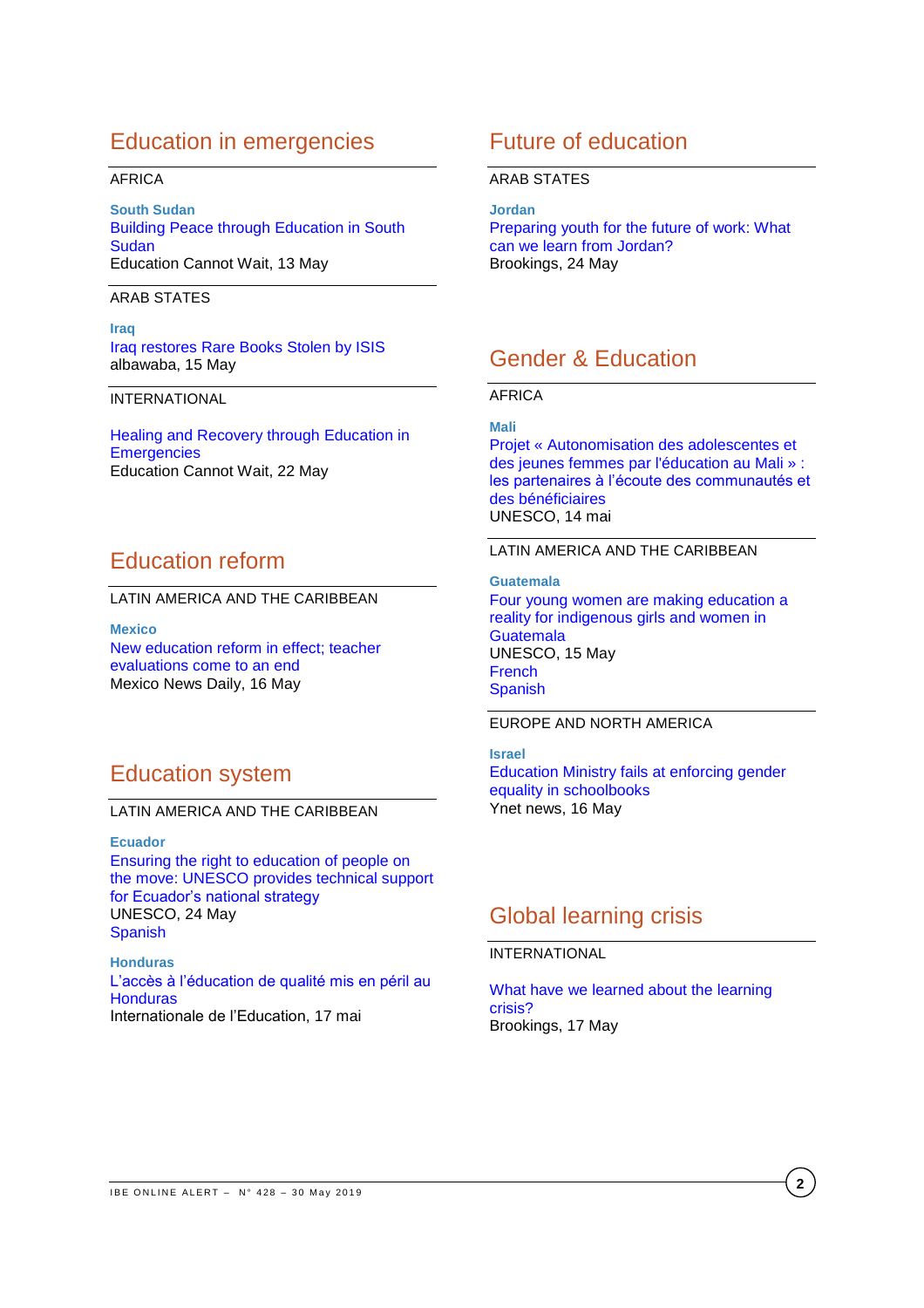# Inclusive education

### AFRICA

**Burkina Faso** [Projet Equip de Plan Burkina](http://lefaso.net/spip.php?article89915) : Pour une [éducation inclusive et de qualité au Sud-Ouest](http://lefaso.net/spip.php?article89915) Le Faso, 27 mai

**Morocco** [Handicap: Le Conseil supérieur de l'éducation](https://www.huffpostmaghreb.com/entry/handicap-le-conseil-superieur-de-leducation-plaide-pour-une-approche-basee-sur-la-proximite-et-l-equite_mg_5ce6d2c5e4b0a2f9f28b4de8)  [plaide pour une approche basée sur la](https://www.huffpostmaghreb.com/entry/handicap-le-conseil-superieur-de-leducation-plaide-pour-une-approche-basee-sur-la-proximite-et-l-equite_mg_5ce6d2c5e4b0a2f9f28b4de8)  [proximité et l'équité](https://www.huffpostmaghreb.com/entry/handicap-le-conseil-superieur-de-leducation-plaide-pour-une-approche-basee-sur-la-proximite-et-l-equite_mg_5ce6d2c5e4b0a2f9f28b4de8) Huffington Post MG, 23 mai

**South Africa** [South Africa: Children with Disabilities](https://www.hrw.org/news/2019/05/24/south-africa-children-disabilities-shortchanged)  **[Shortchanged](https://www.hrw.org/news/2019/05/24/south-africa-children-disabilities-shortchanged)** Human Rights Watch, 24 May

## **Literacy**

## AFRICA

**South Africa** [South Africa: Children with Disabilities](https://www.hrw.org/news/2019/05/24/south-africa-children-disabilities-shortchanged)  **[Shortchanged](https://www.hrw.org/news/2019/05/24/south-africa-children-disabilities-shortchanged)** Human Rights Watch, 24 May

## **Neuroscience**

### EUROPE AND NORTH AMERICA

**USA** [How Movement and Exercise Help Kids Learn](https://www.kqed.org/mindshift/53681/how-movement-and-exercise-help-kids-learn) KQED, 21 May

# School violence and bullying

## EUROPE AND NORTH AMERICA

**USA** [Students who are bullied use more pain](https://www.philly.com/health/bullying-student-pain-medication-addiction-school-20190515.html)  [medication, raising concerns of future drug use](https://www.philly.com/health/bullying-student-pain-medication-addiction-school-20190515.html) The Inquirer, 15 May

# **Teachers**

### AFRICA

### **Nigeria**

[Primary education: Teacher scarcity hits public](https://punchng.com/primary-education-teacher-scarcity-hits-public-schools-28-states-fail-to-recruit-personnel/)  [schools, 28 states fail to recruit personnel](https://punchng.com/primary-education-teacher-scarcity-hits-public-schools-28-states-fail-to-recruit-personnel/) PUNCH, 28 May

ARAB STATES

**UAE** [Classroom experience: Innovations in teaching](https://gulfnews.com/uae/education/classroom-experience-innovations-in-teaching-and-learning-1.1557909302122)  [and learning](https://gulfnews.com/uae/education/classroom-experience-innovations-in-teaching-and-learning-1.1557909302122) Gulf News, 15 May

## EUROPE AND NORTH AMERICA

### **USA**

New [Economic Report Shows Most Teachers](https://www.forbes.com/sites/estelleerasmus/2019/05/27/new-economic-report-shows-most-teachers-have-side-hustles-to-make-ends-meet/#1f20bcaa4cf1)  [Have Side Hustles To Make Ends Meet](https://www.forbes.com/sites/estelleerasmus/2019/05/27/new-economic-report-shows-most-teachers-have-side-hustles-to-make-ends-meet/#1f20bcaa4cf1) Forbes, 27 May

[Report: Teacher qualifications best predictor of](https://www.educationdive.com/news/report-teacher-qualifications-best-predictor-of-student-success/554917/)  [student success](https://www.educationdive.com/news/report-teacher-qualifications-best-predictor-of-student-success/554917/) Education Dive, 16 May

# Technology & Education

ASIA AND THE PACIFIC

**China** [China to further promote AI in education](http://www.xinhuanet.com/english/2019-05/17/c_138067063.htm) Xinhua, 17 May

### INTERNATIONAL

[Interview: Five questions on equitable,](https://en.unesco.org/news/interview-five-questions-equitable-inclusive-and-transparent-use-ai-education)  [inclusive and transparent use of AI in](https://en.unesco.org/news/interview-five-questions-equitable-inclusive-and-transparent-use-ai-education)  [education](https://en.unesco.org/news/interview-five-questions-equitable-inclusive-and-transparent-use-ai-education) UNESCO, 17 May [French](https://fr.unesco.org/news/entretien-cinq-questions-lutilisation-equitable-inclusive-transparente-lia-leducation) [Spanish](https://es.unesco.org/news/entrevista-cinco-preguntas-utilizacion-equitativa-inclusiva-y-transparente-ia-educacion)

[Working towards an international community](https://en.unesco.org/news/working-towards-international-community-ai-education)  [on AI in education](https://en.unesco.org/news/working-towards-international-community-ai-education) UNESCO, 24 May [French](https://fr.unesco.org/news/oeuvrer-communaute-internationale-lia-leducation) [Spanish](https://es.unesco.org/news/trabajar-favor-comunidad-internacional-ia-educacion)